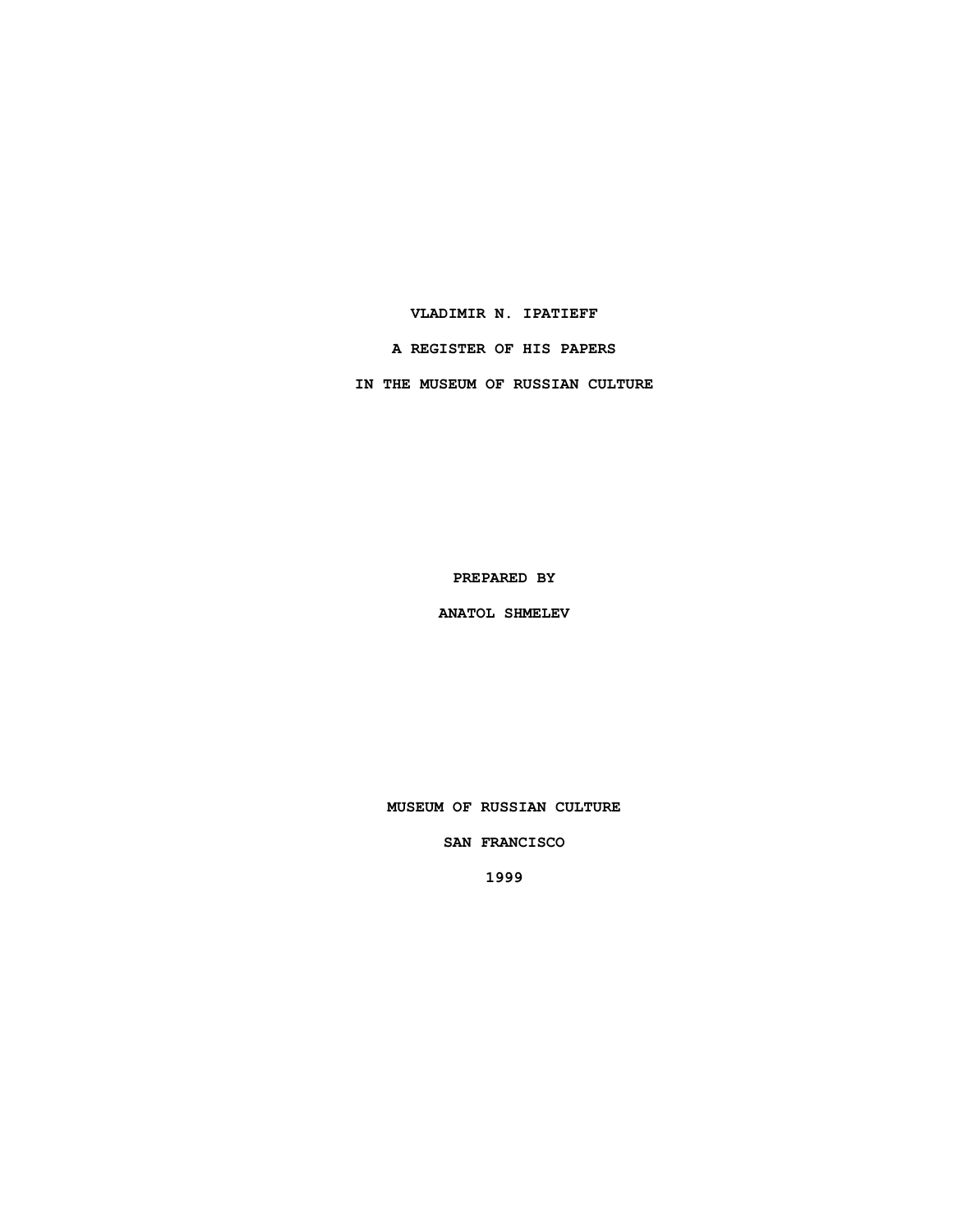### **VLADIMIR N. IPATIEFF**

### **BIOGRAPHICAL NOTE**

| 1867 November 21 (N.S.) Born, Moscow |                                                                                            |
|--------------------------------------|--------------------------------------------------------------------------------------------|
| 1887                                 | Graduated, Mikhailovskoe artilleriiskoe uchilishche                                        |
| 1892                                 | Graduated, Mikhailovskaia artilleriiskaia akademiia<br>Married Varvara Dmitrievna Ermakova |
| 1902                                 | Professor, Mikhailovskaia artilleriiskaia akademiia                                        |
| 1907                                 | Ph.D., chemistry, Petrograd University                                                     |
| 1910                                 | Major-General, Imperial Russian Army                                                       |
| 1914                                 | Director of Commission for Preparation of<br>Explosives, Russian army                      |
| 1916                                 | Member, Russian Academy of Sciences                                                        |
| 1927                                 | Founded High Pressure Institute                                                            |
| 1930                                 | Left the U.S.S.R.                                                                          |
| 1931                                 | Professor, Northwestern University                                                         |
| 1939                                 | Member, National Academy of Sciences, United States                                        |
| 1952 November 29                     | Died, Chicago, Illinois                                                                    |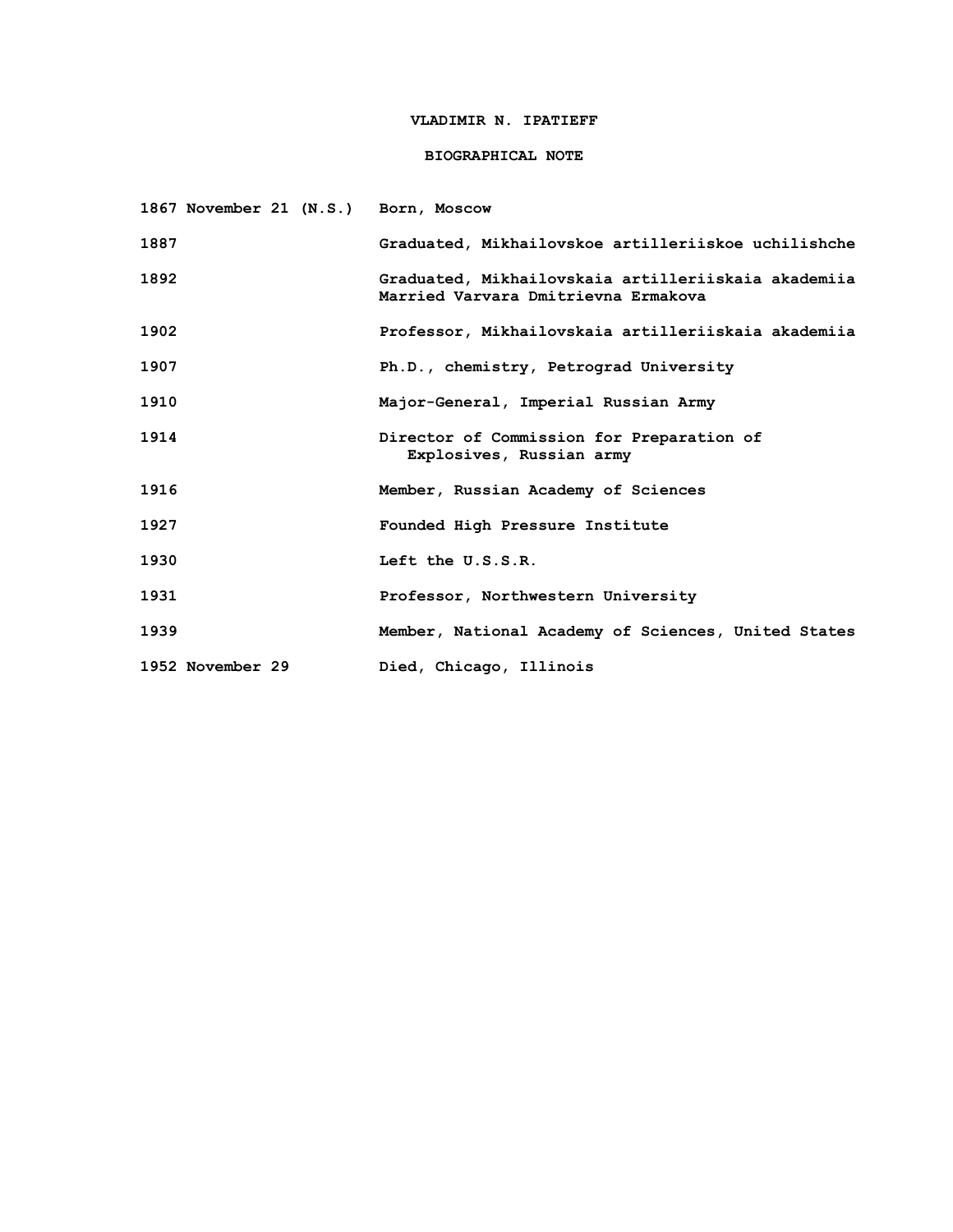#### **SCOPE AND CONTENT NOTE**

**VLADIMIR N. IPATIEFF**

**This collection contains the patents and scientific articles of Vladimir N. Ipatieff for his émigré period, as well as a significant amount of biographical material.**

**Of particular value are the biographical materials collected by Ipatieff and others describing his life and scientific achievements. These materials include clippings, photographs, correspondence, speeches and writings by and about Ipatieff, and relate also to his public and social activities and accomplishments, especially for the benefit of the émigré community.**

**Detailed processing and preservation microfilming for these materials were made possible by a generous grant from the National Endowment for the Humanities and by matching funds from the Hoover Institution and Museum of Russian Culture. The grant also provides depositing a microfilm copy in the Hoover Institution Archives. The original materials and copyright to them (with some exceptions) are the property of the Museum of Russian Culture, San Francisco. A transfer table indicating corresponding box and reel numbers is appended to this register.**

**The Hoover Institution assumes all responsibility for notifying users that they must comply with the copyright law of the United States (Title 17 United States Code) and Hoover Rules for the Use and Reproduction of Archival Materials.**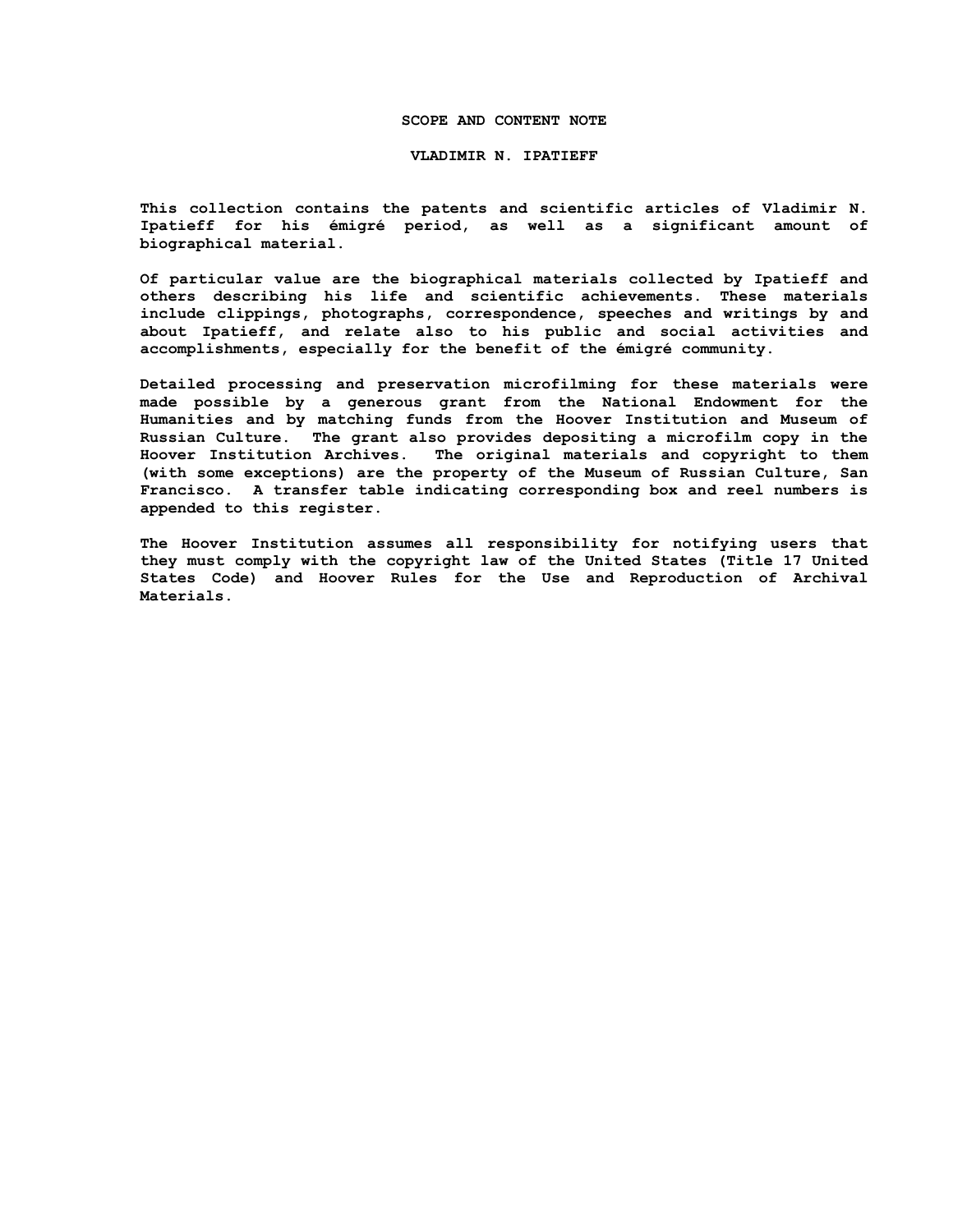### **REGISTER**

## **VLADIMIR N. IPATIEFF**

**SERIES DESCRIPTION:**

| Box Nos        | Series                                                                                                                                                                                                                                                          |
|----------------|-----------------------------------------------------------------------------------------------------------------------------------------------------------------------------------------------------------------------------------------------------------------|
| $1 - 2$        | BIOGRAPHICAL FILE, 1932-1953. Personal papers,<br>commemorative addresses, congratulatory letters and<br>telegrams, biographical materials (books and articles<br>about Ipatieff) collected by Ipatieff and others, arranged<br>alphabetically by physical form |
| $\overline{2}$ | CORRESPONDENCE, 1940-1952. Arranged alphabetically by<br>name of correspondent                                                                                                                                                                                  |
| $2 - 5$        | SPEECHES AND WRITINGS, 1891-1952. Speeches, scientific<br>articles, memoirs, arranged chronologically by title                                                                                                                                                  |
| 6              | PATENTS, 1934-1947. Arranged chronologically                                                                                                                                                                                                                    |
| 7              | PHOTOGRAPHS, n.d. Two photographs relating to Ipatieff's<br>scientific work                                                                                                                                                                                     |
| $7 - 8$        | OVERSIZE FILE, 1937-1953. Addresses honoring Ipatieff and<br>scrapbooks of biographical information on him                                                                                                                                                      |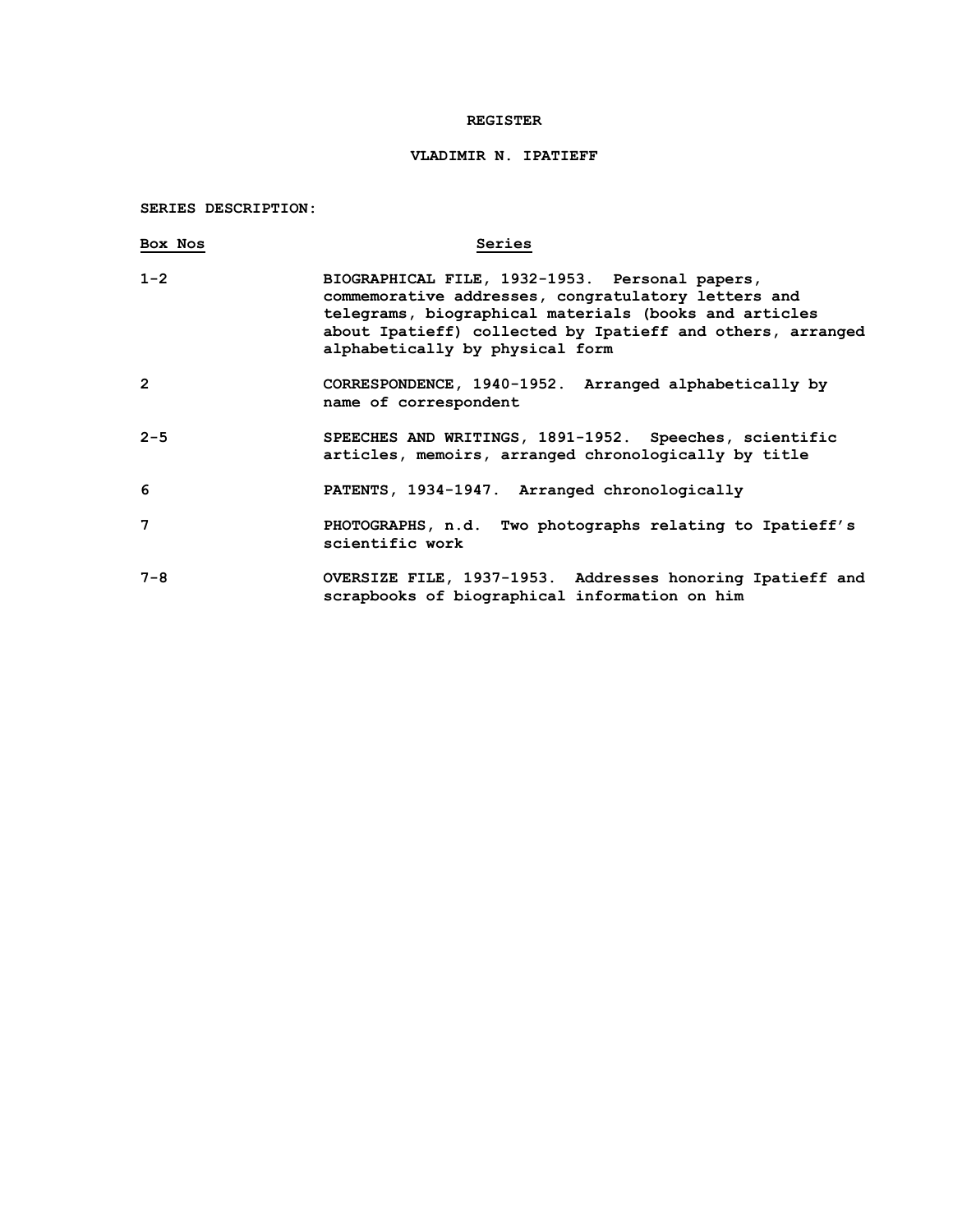|         | Box Folder     |                                                            |
|---------|----------------|------------------------------------------------------------|
| Nos Nos |                | Contents                                                   |
|         |                |                                                            |
| 1.      |                | BIOGRAPHICAL FILE, 1932-1953. See also OVERSIZE FILE       |
|         | 1              | Addresses honoring Ipatieff                                |
|         | $\overline{2}$ | Articles about or mentioning Ipatieff. See also            |
|         |                | SPEECHES AND WRITINGS/The Chemical Bulletin, 1937          |
|         |                | December                                                   |
|         | 3              | Books about Ipatieff. Includes Vladimir N. Ipatieff        |
|         |                | Meeting: Chicago Section, American Chemical Society,       |
|         |                | November 26, 1937, Vladimir N. Ipatieff: Testimonial       |
|         |                | in Honor of Three Milestones in His Career, Chicago,       |
|         |                | 1942, and M. Kostevich, V. N. Ipat'ev, Buenos Aires,       |
|         |                | 1941                                                       |
|         | 4              | Clippings, 1937-1953                                       |
|         | 5              | Congratulatory letters and telegrams on the occasion of    |
|         |                | Ipatieff's 80 <sup>th</sup> birthday, 1947                 |
|         | 6              | Invitations to banquets and other events in honor of       |
|         |                | Ipatieff, 1937-1942                                        |
|         |                | Materials collected by others                              |
|         |                | Haensel, Paul                                              |
|         | 7              | Biographical writings on Ipatieff by Haensel<br>and others |
|         | 8              | Clippings and other printed matter relating                |
|         |                | to Ipatieff                                                |
|         |                | Correspondence                                             |
|         | 9              | General, 1940-1943                                         |
|         | 10             | Ipatieff, Vladimir Nikolaevich, 1940                       |
|         | 11             | Konstantinov, Petr Filaretovich. Scrapbook of              |
|         |                | clippings, photographs and writings, including             |
|         |                | biographical notes on Ipatieff, chronology of              |
|         |                | his career, bibliography and reviews of his                |
|         |                | works, correspondence                                      |
|         | 12             | Membership cards                                           |
|         |                | Memoirs. See SPEECHES AND WRITINGS/Zhizn' odnogo           |
|         |                | khimika                                                    |
|         |                |                                                            |
| 2.      |                | Scrapbooks                                                 |
|         | 1              | "Catalytic Reactions at High Pressures and                 |
|         |                | Temperatures," clippings, correspondence,                  |
|         |                | programs and other printed matter relating to              |
|         |                | Ipatieff's scientific discoveries, 1933-1950               |
|         | $\mathbf{2}$   | "Russian Academy of Sciences Expels Vladimir N.            |
|         |                | Ipatieff," clippings, 1936-1937                            |
|         | 3              | Subject File - Family. Nicolas d'Ipatieff [son], La        |
|         |                | liane Efiri, Leopoldville, 1932. See also SPEECHES         |
|         |                | AND WRITINGS/15-oi godovshchine oktiabria, 1932            |
|         | 4              | War ration cards                                           |
|         |                | CORRESPONDENCE, 1940-1952                                  |
|         | 5              | General, 1940-1952                                         |
|         | 6              | Bok, Mariia Petrovna, 1949                                 |
|         |                | Haensel, Paul. See BIOGRAPHICAL FILE/Materials             |
|         |                | collected by others                                        |
|         | 7              | Leontii, Archbishop, 1948                                  |
|         | 8              | Prigodina, Iuliia L'vovna, 1947                            |
|         | 9              | Sack, Alexander N., 1944                                   |
|         | 10             | Yadoff, Oleg, 1947                                         |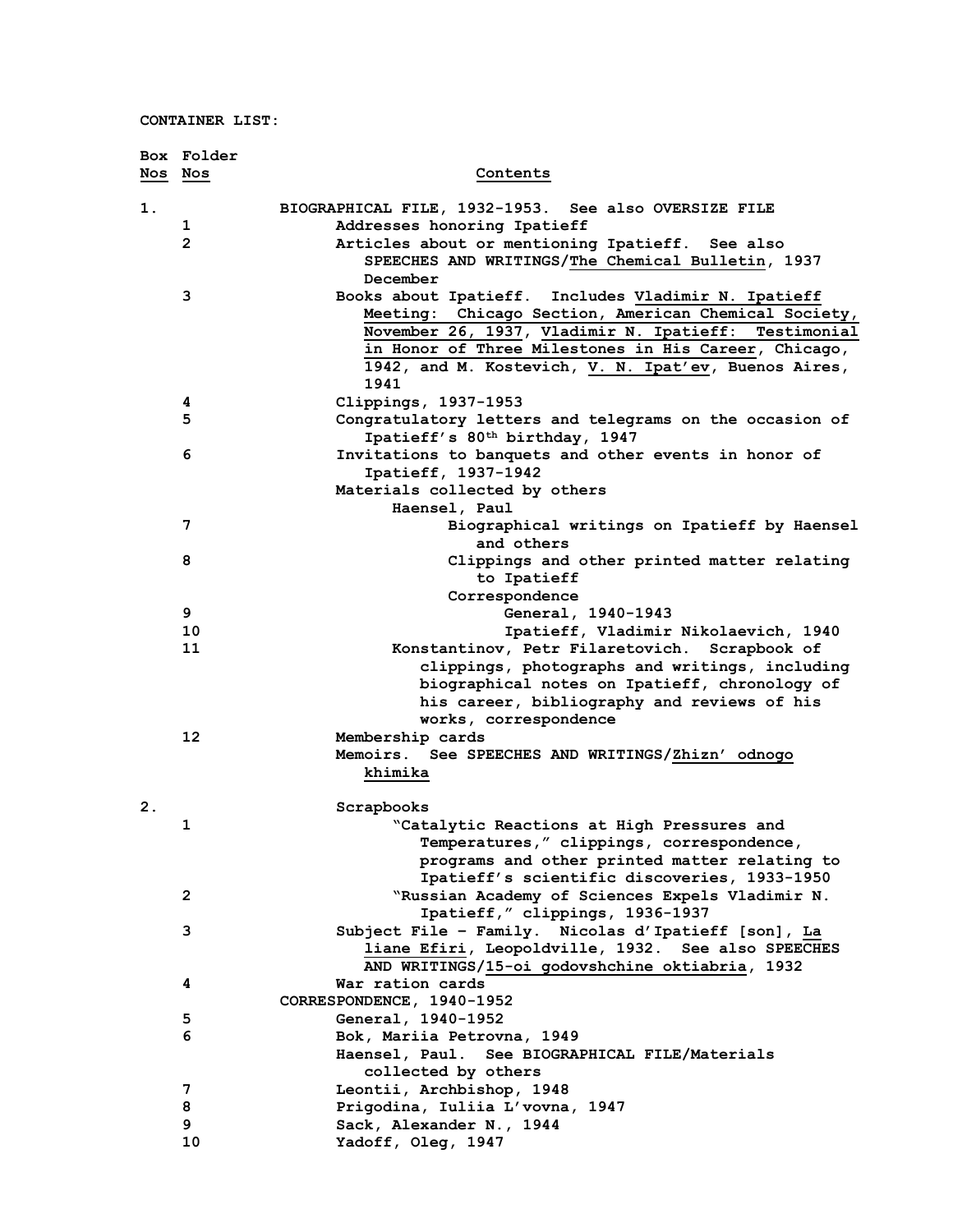|    | 2. (Contd.)  | SPEECHES AND WRITINGS, 1891-1952. See also OVERSIZE                                                         |
|----|--------------|-------------------------------------------------------------------------------------------------------------|
|    |              | FILE/Scrapbooks                                                                                             |
|    | 11           | Kolichestvennyi Analiz, 1891. Printed copy                                                                  |
|    | 12           | "Ueber die Caronsäure" ["Ortsbestimmungen in der                                                            |
|    |              | Terpenreihe"], Berichte der deutschen chemischen                                                            |
|    |              | Gesellschaft, 1896. Negative photostat                                                                      |
|    | 13           | "Ueber die Einwirkung von Bromwasserstoff auf                                                               |
|    |              | Kohlenwasserstoffe der Reihe CnH2n-2," Journal für                                                          |
|    |              | praktische Chemie, 1896. Negative photostat                                                                 |
|    | 14           | "Ueber die Constitution und Synthese von Isopren,"                                                          |
|    |              | Journal für praktische Chemie, 1897. Negative                                                               |
|    |              | photostat                                                                                                   |
|    | 15           | "Zur Constitution von Isopren," Journal für praktische                                                      |
|    |              | Chemie, 1897. Negative photostat                                                                            |
|    | 16           | "O nitrozatakh," Zhurnal russkago fiziko-khimicheskago                                                      |
|    |              | obshchestva, 1899. Negative photostat                                                                       |
|    | 17           | "O reaktsii khloristago nitrozila na organicheskiia                                                         |
|    |              | soedineniia, soderzhashchiia dvoinuiu sviaz',"                                                              |
|    |              | Zhurnal russkago fiziko-khimicheskago obshchestva,                                                          |
|    |              | 1899. Negative photostat                                                                                    |
|    | 18           | "Ueber Allenkohlenwasserstoffe," Journal für praktische                                                     |
|    |              | Chemie, 1899. Negative photostat                                                                            |
|    | 19           |                                                                                                             |
|    |              | "Ueber die Einwirkung von Natriummalonsäureester auf<br>Dibromide CnH2nBr2," Journal für praktische Chemie, |
|    |              |                                                                                                             |
|    |              | Negative photostat<br>1899.                                                                                 |
|    | 20           | "Eine neue Synthese von Methyiheptenon," Berichte der                                                       |
|    |              | deutschen chemischen Gesellschaft, 1901. Negative                                                           |
|    |              | photostat                                                                                                   |
|    |              |                                                                                                             |
| З. | 1            | "O deistvii natriimalonovago efira na tribromidy,"                                                          |
|    |              | Zhurnal russkago fiziko-khimicheskago obshchestva,                                                          |
|    |              | 1901. Negative photostat                                                                                    |
|    | $\mathbf{2}$ | "Ob izoprenovoi kislotie," Zhurnal russkago fiziko-                                                         |
|    |              | khimicheskago obshchestva, 1901. Negative photostat                                                         |
|    | 3            | "Pyrogenetische Contactreactionen organischer                                                               |
|    |              | Verbindungen," Berichte der deutschen chemischen                                                            |
|    |              | Gesellschaft, 1901. Negative photostat                                                                      |
|    | 4            | "Sintez dimetilpentadekilkarbinola i deistvie na nego                                                       |
|    |              | broma," Zhurnal russkago fiziko-khimicheskago                                                               |
|    |              | obshchestva, 1901. Negative photostat                                                                       |
|    | 5            | "Ueber pyrogenetische Reactionen organischer                                                                |
|    |              | Substanzen," Berichte der deutschen chemischen                                                              |
|    |              | Gesellschaft, 1901. Negative photostat                                                                      |
|    | 6            | "O deistvii natriimalonovago efira na dibromidy                                                             |
|    |              | CnH2nBr2," Zhurnal russkago fiziko-khimicheskago                                                            |
|    |              | obshchestva, 1902. Negative photostat                                                                       |
|    | 7            | "Pyrogenetische Contactreactionen organischer                                                               |
|    |              | Verbindungen.<br>(Dritte Mittheilung), " Berichte der                                                       |
|    |              | deutschen chemischen Gesellschaft, 1902. Negative                                                           |
|    |              | photostat                                                                                                   |
|    | 8            | "Pyrogenetische Contactreactionen organischer                                                               |
|    |              | Verbindungen.<br>(Vierte Mittheilung), " Berichte der                                                       |
|    |              | deutschen chemischen Gesellschaft, 1903. Negative                                                           |
|    |              | photostat                                                                                                   |
|    | 9            | "Pyrogenetische Contactreactionen organischer                                                               |
|    |              | Verbindungen. (Fünfte Mittheilung)," Berichte der                                                           |
|    |              | deutschen chemischen Gesellschaft, 1903. Negative                                                           |
|    |              | photostat                                                                                                   |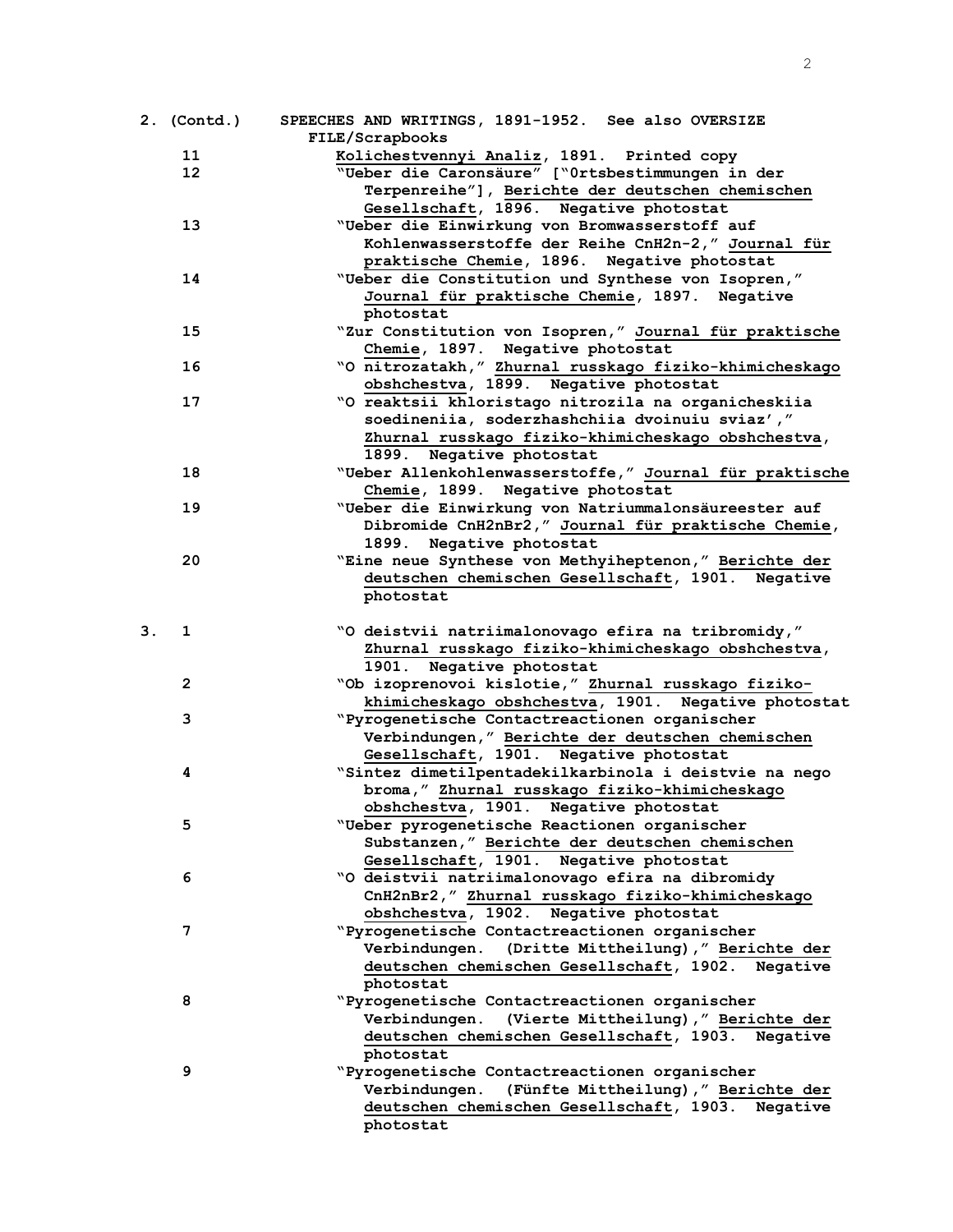3

| 3. (Contd.)     | SPEECHES AND WRITINGS (Contd.)                          |
|-----------------|---------------------------------------------------------|
| 10              | "Pyrogenetische Contactreactionen organischer           |
|                 | Verbindungen. (Siebente Mittheilung)," Berichte der     |
|                 | deutschen chemischen Gesellschaft, 1903. Negative       |
|                 | photostat                                               |
| 11              | "Ueber die Anlagerung von Haloïdwasserstoffen an        |
|                 | Aethylenkohlenwasserstoffe in essigsaurer Lösung,"      |
|                 | Berichte der deutschen chemischen Gesellschaft, 1903.   |
|                 | Negative photostat                                      |
| 12 <sup>2</sup> | "Zur Frage über die Zersetzung des Äthylalkohols in     |
|                 | Gegenwart verschiedener Katalysatoren," Journal für     |
|                 | praktische Chemie, 1903. Negative photostat             |
| 13              | "Katalytische Reaktionen bei hohen Temperaturen und     |
|                 | Drucken. Katalytische Isomerisation der Butylene,"      |
|                 | Berichte der deutschen chemischen Gesellschaft, 1907.   |
|                 | Negative photostat                                      |
| 14              | "Katalytische Reaktionen bei hohen Temperaturen und     |
|                 | Reduktionskatalyse," Berichte der deutschen<br>Drucken. |
|                 | chemischen Gesellschaft, 1907. Negative photostat       |
| 15              | "Katalytische Reaktionen bei hohen Temperaturen und     |
|                 | Drucken. Reduktionskatalyse in Gegenwart von            |
|                 | Metalloxyden," Berichte der deutschen chemischen        |
|                 | Gesellschaft, 1907. Negative photostat                  |
| 16              | "Kataliticheskiia reaktsii pri vysokikh temperaturakh i |
|                 | davleniiakh. Kataliticheskoe razlozhenie kislot,"       |
|                 | Zhurnal russkago fiziko-khimicheskago obshchestva,      |
|                 | 1908. Negative photostat                                |
| 17              | "Katalytische Reaktionen bei hohen Temperaturen und     |
|                 | Drucken. (XIII. Mitteilung), "Berichte der deutschen    |
|                 | chemischen Gesellschaft, 1908. Negative photostat       |
| 18              | "Katalytische Reaktionen bei hohen Temperaturen und     |
|                 | (XIV. Mitteilung), " Berichte der deutschen<br>Drucken. |
|                 | chemischen Gesellschaft, 1908. Negative photostat       |
| 19              | "Katalytische Reaktionen bei hohen Temperaturen und     |
|                 | Drucken. (XV. Mitteilung), "Berichte der deutschen      |
|                 | chemischen Gesellschaft, 1908. Negative photostat       |
| 20              | "Katalytische Reaktionen bei hohen Temperaturen und     |
|                 | Drucken. (XVI. Mitteilung), "Berichte der deutschen     |
|                 | chemischen Gesellschaft, 1908. Negative photostat       |
| 21              | "Reduktion und Oxydation von Nickeloxyden bei           |
|                 | gewöhnlichem und bei hohem Druck," Journal für          |
|                 | praktische Chemie, 1908. Negative photostat             |
| 22              | "Katalytische Reaktionen bei hohen Temperaturen und     |
|                 | XVII. Mitteilung, " Berichte der deutschen<br>Drucken.  |
|                 | chemischen Gesellschaft, 1909. Negative photostat       |
| 23              | "Katalytische Reaktionen bei hohen Temperaturen und     |
|                 | XIX. Mitteilung, " Berichte der deutschen<br>Drucken.   |
|                 | chemischen Gesellschaft, 1909. Negative photostat       |
| 24              | "Über das Verdrängen der Metalle aus wäßrigen Lösungen  |
|                 | ihrer salze durch Wasserstoff bei hohen Temperaturen    |
|                 | und Drucken," Berichte der deutschen chemischen         |
|                 | Gesellschaft, 1909. Negative photostat                  |
| 25              | "Katalytische Reaktionen bei hohen Temperaturen und     |
|                 | Drucken. XX. [Mitteilung], " Berichte der deutschen     |
|                 | chemischen Gesellschaft, 1910. Negative photostat       |
| 26              | "Katalytische Reaktionen bei hohen Temperaturen und     |
|                 | XXI. [Mitteilung], " Berichte der deutschen<br>Drucken. |
|                 | chemischen Gesellschaft, 1910. Positive photostat       |
|                 |                                                         |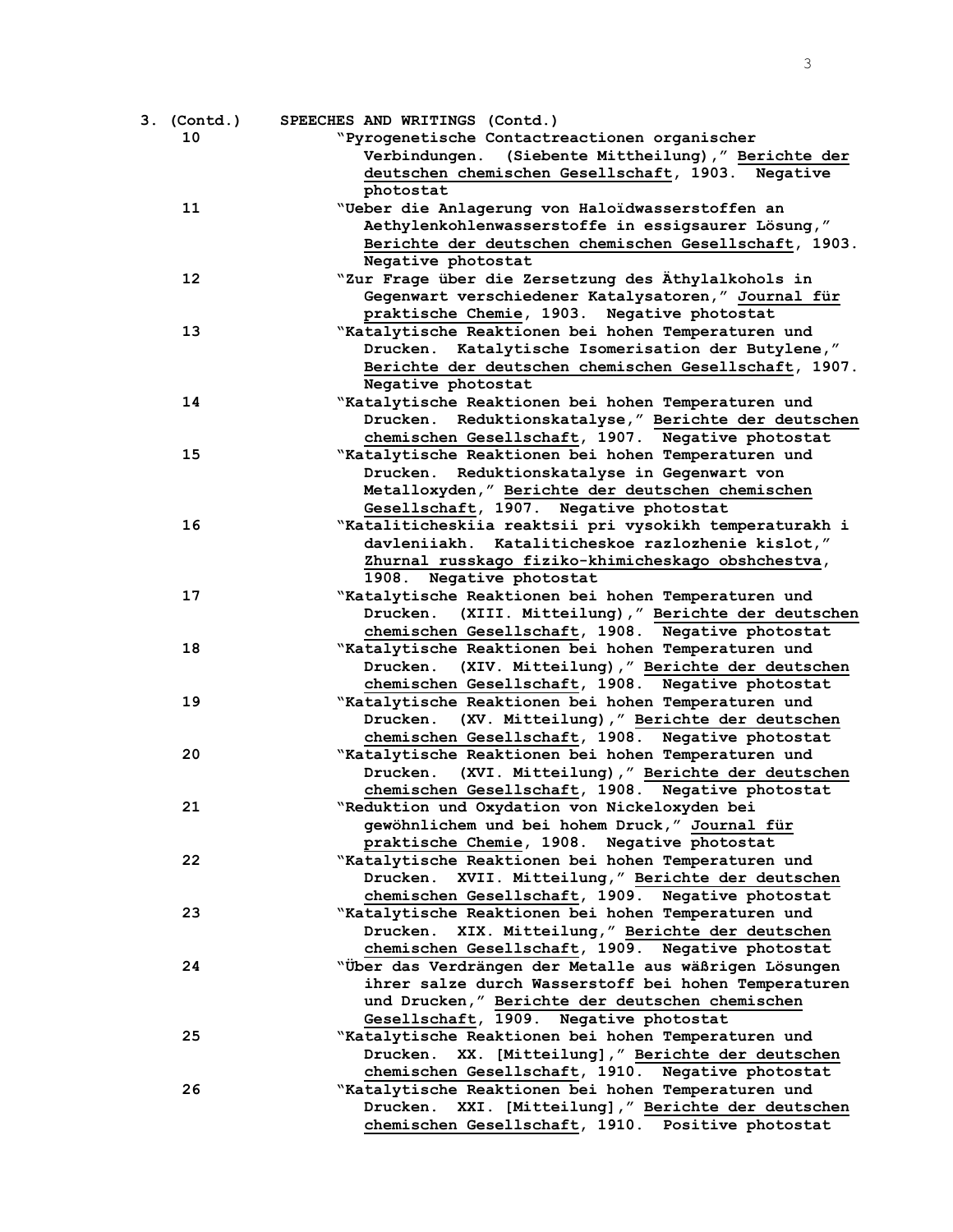| 3. (Contd.) | SPEECHES AND WRITINGS (Contd.)                           |
|-------------|----------------------------------------------------------|
| 27          | "Katalytische Reaktionen bei hohen Temperaturen und      |
|             | XXII. Hydrogenisation der Terpene,"<br>Drucken.          |
|             | Berichte der deutschen chemischen Gesellschaft, 1910.    |
|             | Negative photostat                                       |
| 28          | "Katalytische Reaktionen bei hohen Temperaturen und      |
|             | Zersetzung des Hexans und<br>Drucken.<br>XXII.           |
|             | Hexamethylens; Isomerisation des Hexamethylens,"         |
|             | Berichte der deutschen chemischen Gesellschaft, 1911.    |
|             | Negative photostat                                       |
| 29          | "Katalytische Reaktionen bei hohen Temperaturen und      |
|             | XXIII. [Mitteilung], " Berichte der<br>Drucken.          |
|             | deutschen chemischen Gesellschaft, 1911. Negative        |
|             |                                                          |
| 30          | photostat                                                |
|             | "Katalytische Reaktionen bei hohen Temperaturen und      |
|             | Drucken. XXIV. [Mitteilung]," Berichte der               |
|             | deutschen chemischen Gesellschaft, 1911. Negative        |
|             | photostat                                                |
| 31          | "Polymerisation der Äthylen-Kohlenwasserstoffe bei hohen |
|             | Temperaturen und Drucken," Berichte der deutschen        |
|             | chemischen Gesellschaft, 1911. Negative photostat        |
| 32          | "Über das Verdrängnung der Metalle aus den wäßrigen      |
|             | Lösungen ihrer Salze durch Wasserstoff bei hohen         |
|             | Temperaturen und Drucken. II.," Berichte der             |
|             | deutschen chemischen Gesellschaft, 1911. Negative        |
|             | photostat                                                |
| 33          | "Über die Verdrängnung der Metalle aus den wäßrigen      |
|             | Lösungen ihrer Salze durch Wasserstoff bei hohen         |
|             | Temperaturen und Drucken.<br>III.," Berichte der         |
|             | deutschen chemischen Gesellschaft, 1911. Negative        |
|             | photostat                                                |
| 34          | "Zur Frage über die Entstehung der Naphtha," Journal für |
|             | praktische Chemie, 1911. Positive photostat              |
| 35          | "Katalytische Reaktionen bei hohen Temperaturen und      |
|             | Drucken. XXV., "Berichte der deutschen chemischen        |
|             | Gesellschaft, 1912. Negative photostat                   |
| 36          | "Über die Verdrängung der Metalle aus den wäßrigen       |
|             | Lösungen ihrer Salze durch Wasserstoff bei hohen         |
|             | Temperaturen und Drucken.<br>IV.," Berichte der          |
|             | deutschen chemischen Gesellschaft, 1912. Negative        |
|             | photostat                                                |
| 37          | "Über Zusammenwirken der Katalysatoren," Berichte der    |
|             | deutschen chemischen Gesellschaft, 1912. Negative        |
|             | photostat                                                |
| 38          | "K voprosu o vosstanovlenii zhirov pri pomoshchi okislov |
|             | nikkelia," Zhurnal russkago fiziko-khimicheskago         |
|             | obshchestva, 1913. Negative photostat                    |
| 39          | Katalicheskiia reaktsii pri vysokikh temperaturakh i     |
|             | davleniiakh," Zhurnal russkago fiziko-khimicheskago      |
|             | obshchestva, 1913. Negative photostat                    |
| 40          | "Katalytische Reaktionen bei hohen Temperaturen und      |
|             | Hydrogenisation der Phenole mit<br>Drucken.              |
|             | ungesättigter Seitenkette. XXVI," Berichte der           |
|             | deutschen chemischen Gesellschaft, 1913. Negative        |
|             | photostat                                                |
| 41          | "O vytiesnenii uksusnoi kisloty iz rastvorov eia solei   |
|             | ugol'nym angidridom pri vysokom davlenii," Zhurnal       |
|             | russkago fiziko-khimicheskago obshchestva, 1913.         |
|             | Negative photostat (incomplete)                          |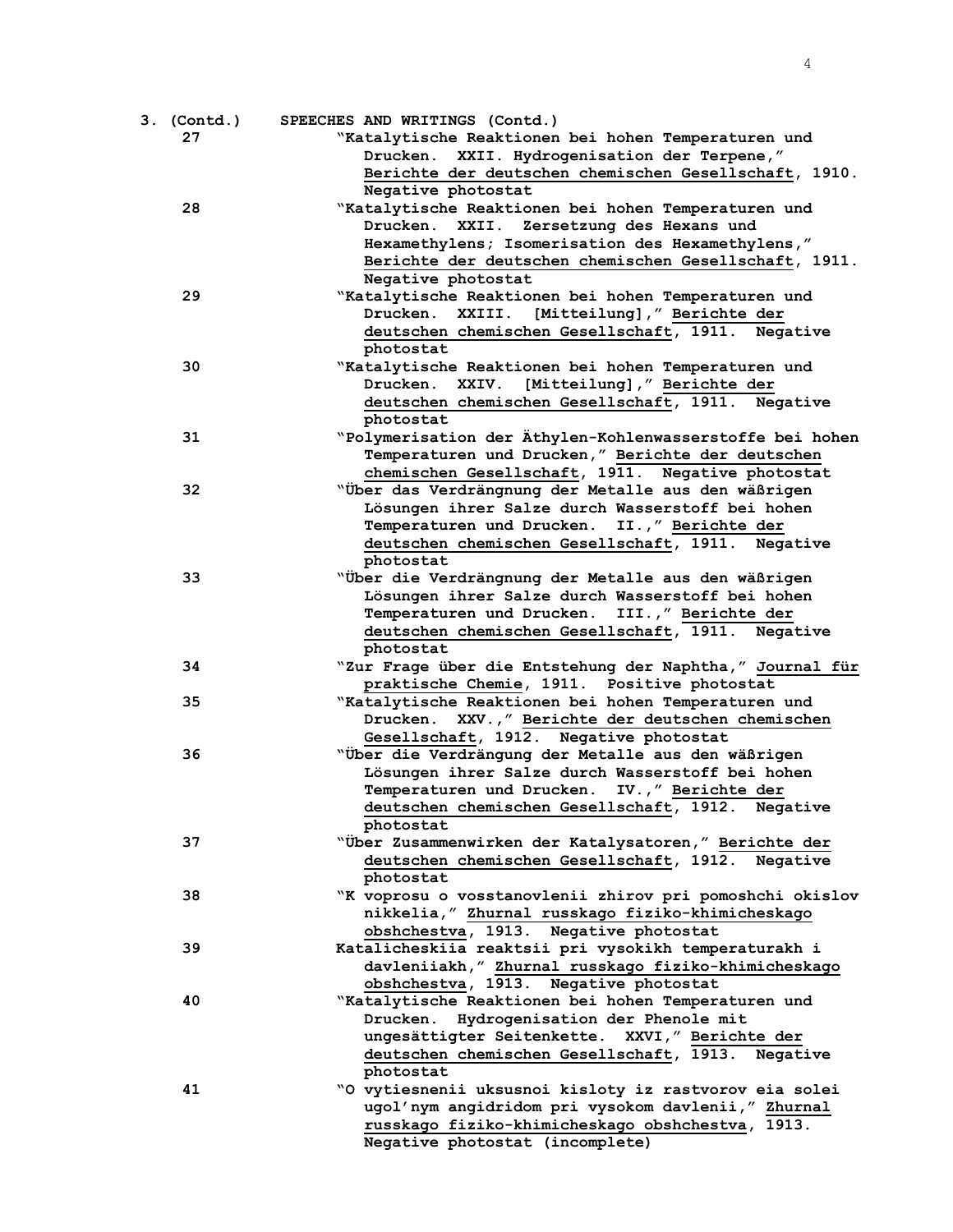| 3. (Contd.) | SPEECHES AND WRITINGS (Contd.)                                  |
|-------------|-----------------------------------------------------------------|
| 42          | "Polymerisation der Äthylens bei hoher Temperatur und           |
|             | Druck in Gegenwart von Katalysatoren," Berichte der             |
|             | deutschen chemischen Gesellschaft, 1913. Negative               |
|             | photostat                                                       |
| 43          | "Über die Verdrängung der Metalle II. Gruppe ungerader          |
|             | Reihen des periodischen Systems durch Wasserstoff aus           |
|             | Salzlösungen bei hoher Temperatur und unter hohem               |
|             | Druck," Berichte der deutschen chemischen                       |
|             | Gesellschaft, 1923. Negative photostat                          |
| 44          | "Iavleniia polimerizatsii pod vliianiem sovmestnogo             |
|             | deistviia glinozema i zheleza pri vysokikh                      |
|             | temperaturakh i davleniiakh," Doklady Rossiiskoi                |
|             | akademii nauk, 1924. Negative photostat                         |
| 45          | "Polymerisations-Erscheinungen unter der                        |
|             | gemeinschaftlichen Einwirkung von Aluminumoxyd und              |
|             | metallischem Eisen bei hohen Temperaturen und                   |
|             | Drucken," Berichte der deutschen chemischen                     |
|             | Gesellschaft, 1925. Negative photostat                          |
| 46          | "Réaction entre l'alcool méthylique et le phénol à haute        |
|             | température et sous pression," Bulletin de la Société           |
|             | Chimique de France, 1925. Negative photostat                    |
| 47          | "Sur la question de l'éther cyclohexylique," Comptes            |
|             | rendus de l'Académie des Sciences, 1925. Negative               |
|             | photostat                                                       |
| 48          | "Action d'une haute température et de la pression sur           |
|             | quelques dérivés de l'acide benzoïque, "Bulletin de             |
|             | la Société chimique de France, 1926. Negative                   |
|             | photostat                                                       |
| 49          | "Déplacement du platine par l'hydrogène sous haute              |
|             | pression. Communication préliminaire, "Bulletin de              |
|             | la Société Chimique de France, 1926. Negative                   |
|             | photostat                                                       |
| 50          | "Einwirkung von Wasserstoff und Wasser auf Phosphor bei         |
|             | hoher Temperatur unter Druck," Berichte der deutschen           |
|             | chemischen Gesellschaft, 1926. Negative photostat               |
| 51          | "Hydrierung aromatischer Säuren und ihre Salze unter            |
|             | Druck," Berichte der deutschen chemischen                       |
|             | Gesellschaft, 1926. Negative photostat                          |
| 52          | "Hydrierung von Salzen aromatischer Säuren unter Druck,"        |
|             | Berichte der deutschen chemischen Gesellschaft, 1926.           |
| 53          | Negative photostat<br>"Hydrogénation du triphénylcarbinol et du |
|             | phénylfluorènecarbinol sous pression," Bulletin de la           |
|             | Société Chimique de France, 1926. Negative photostat            |
| 54          | "Hydrogénation du triphénylcarbinol et du                       |
|             | phénylfluorènecarbinol sous pression," Comptes-rendus           |
|             | de l'Académie des Sciences, 1926. Negative photostat            |
| 55          | "Kondensation der Milchsäure zu Methyl-bernsteinsäure           |
|             | unter dem Einfluß der kombinierten Einwirkung von               |
|             | Katalysatoren bei hohen Drucken und Temperaturen,"              |
|             | Berichte der deutschen chemischen Gesellschaft, 1926.           |
|             | Negative photostat                                              |
| 56          | "Sur la réduction des combinaisons chromiques par               |
|             | l'hydrogène sous pression et aux températures                   |
|             | élevées, " Bulletin de la Société Chimique de France,           |
|             | 1926. Negative photostat                                        |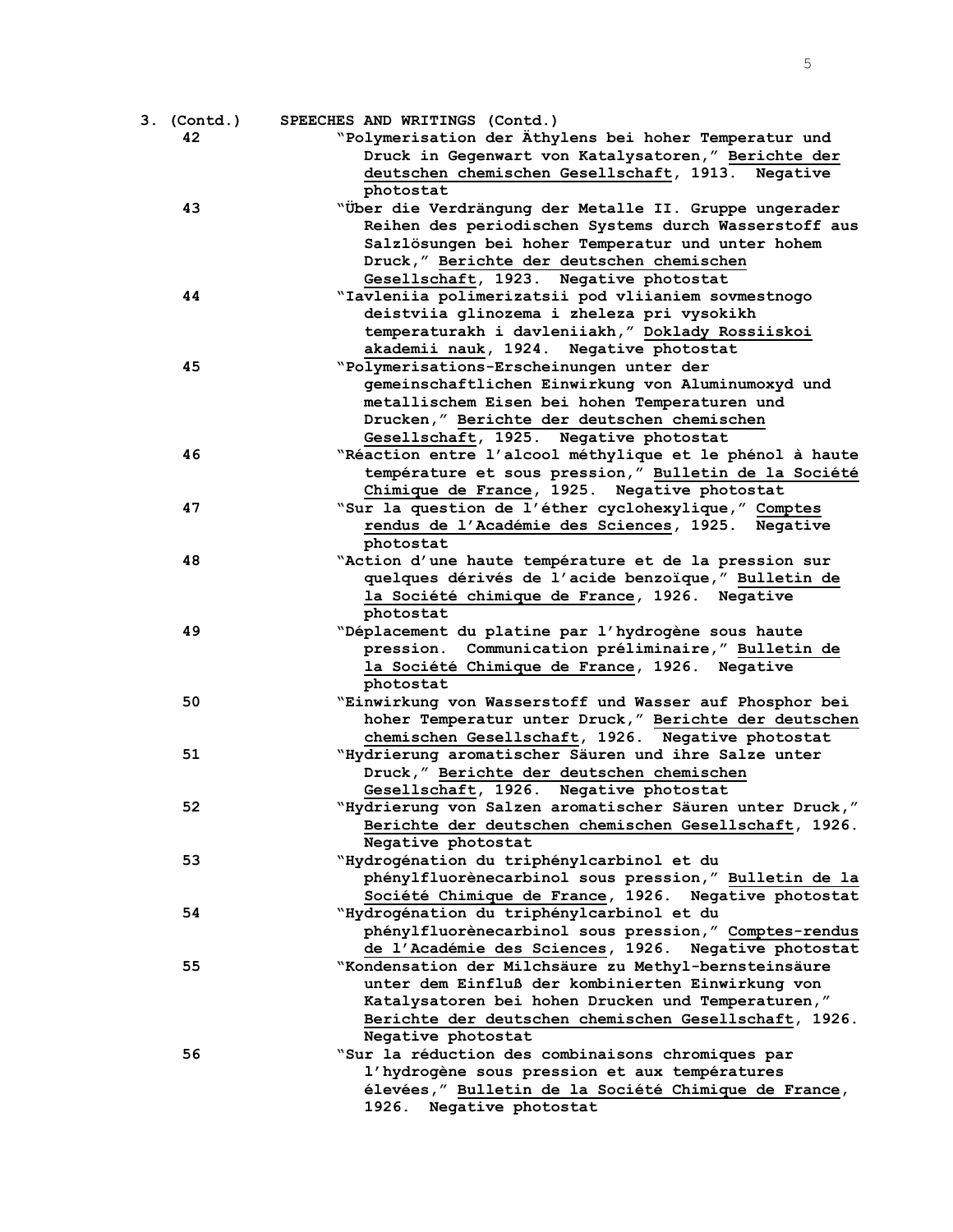6

|    | 3. (Contd.)  | SPEECHES AND WRITINGS (Contd.)                                 |
|----|--------------|----------------------------------------------------------------|
|    | 57           | "Sur l'hydrogénation de la xanthone et du xanthène,"           |
|    |              | Comptes-rendus de l'Académie des Sciences, 1926.               |
|    | 58           | Negative photostat                                             |
|    |              | "Über die Hydrolyse von Salzen aromatischer Sulfonsäuren       |
|    |              | bei hohen Temperaturen und Drucken," Berichte der              |
|    |              | deutschen chemischen Gesellschaft, 1926. Negative              |
|    |              | photostat                                                      |
|    | 59           | "Über die katalytische Kondensation von Aceton bei hohen       |
|    |              | Temperaturen und Drucken (I. Mitteilung),", Berichte           |
|    |              | der deutschen chemischen Gesellschaft, 1926.                   |
|    |              | Negative photostat                                             |
|    | 60           | "Die Verdrängung von Metallen, Metalloiden und ihren           |
|    |              | Oxyden aus Lösungen durch Wasserstoff unter Druck,"            |
|    |              | Berichte der deutschen chemischen Gesellschaft, 1926.          |
|    |              | Negative photostat                                             |
|    | 61           | "Einfluß der Konzentration der Wasserstoff-Ionen auf die       |
|    |              | Verdrängung des Kupfers aus Lösungen bei hohen und             |
|    |              | Temperaturen," Berichte der deutschen chemischen               |
|    |              | Gesellschaft, 1927. Negative photostat                         |
|    | 62           | "L'elimination des métaux et de leurs oxydes, des              |
|    |              | solutions salines par l'hydrogène sous pression,"              |
|    |              | Bulletin de la Société Chimique de France, 1927.               |
|    |              | Negative photostat                                             |
|    | 63           | "La formation des silicates cristallisés en milieu             |
|    |              | aqueux sous pressions et à températures élevées,"              |
|    |              | Bulletin de la Société Chimique de France, 1927.               |
|    |              | Negative photostat                                             |
|    | 64           | "L'hydrogénation de la dibenzalacétone et de la                |
|    |              | dibenzylacétone," Bulletin de la Société Chimique de           |
|    |              | France, 1927. Negative photostat                               |
|    | 65           | "L'hydrogénation de la dibenzalacétone et de la                |
|    |              | dibenzylacétone, " Comptes-rendus de l' Académie des           |
|    |              | Sciences, 1927. Negative photostat                             |
|    | 66           | "L'hydrogénation sous pression du tétraphénylméthane et        |
|    |              | du p-oxytétrphénylméthane, " Bulletin de la Société            |
|    |              | Chimique de France, 1927. Negative photostat                   |
|    |              |                                                                |
|    | 67           | "Hydrogénation sous pression du tétraphénylméthane et du       |
|    |              | paraoxytétraphénylméthane, " Comptes-rendus de                 |
|    |              | l'Académie des Sciences, 1927. Negative photostat              |
|    |              |                                                                |
| 4. | 1            | "Kondensation von α-Oxy und Oxo-säuren bei kombinierter        |
|    |              | Einwirkung von Katalysatoren," Berichte der deutschen          |
|    |              | chemischen Gesellschaft, 1927. Negative photostat              |
|    | $\mathbf{2}$ | "Précipitation de l'iridium de ses solutions par               |
|    |              | l'hydrogène sous pression," Bulletin de la Société             |
|    |              | Chimique de France, 1927. Negative photostat                   |
|    | 3            | "Pyrogenetische Dissoziation einiger aromatischer              |
|    |              | Verbindungen unter Wasserstoff-Druck und bei                   |
|    |              | kombinierter Einwirkung von Katalysatoren," Berichte           |
|    |              | der deutschen chemischen Gesellschaft, 1927.                   |
|    |              | Negative photostat                                             |
|    | 4            | "Pyrogenetische Zersetzung der Ketone unter hohen              |
|    |              | Drucken," Berichte der deutschen chemischen                    |
|    |              | Gesellschaft, 1927. Negative photostat                         |
|    | 5            | "Reduktion mehrbasischer $\alpha$ -Oxy-säuren bei kombinierter |
|    |              | Einwirkung von Katalysatoren," Berichte der deutschen          |
|    |              | chemischen Gesellschaft, 1927. Negative photostat              |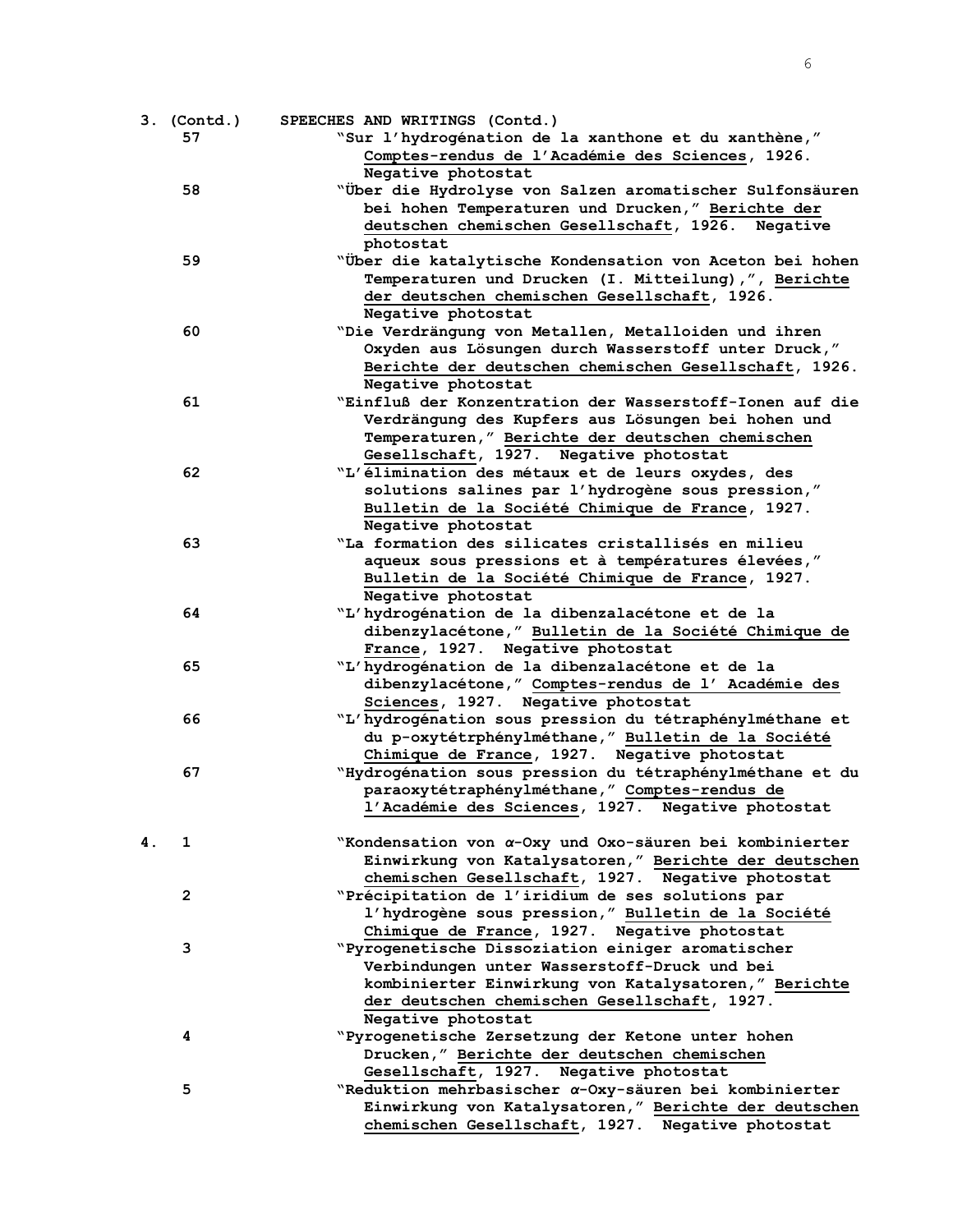| 4. (Contd.) | SPEECHES AND WRITINGS (Contd.)                                    |
|-------------|-------------------------------------------------------------------|
| 6           | "Sur l'hydrogénation de la xanthone et du xanthène,"              |
|             | Bulletin de la Société Chimique de France, 1927.                  |
|             | Negative photostat                                                |
| 7           | "Über die Einwirkung von Methylalkohol auf Phenol bei             |
|             | hohen Temperaturen und Drucken," Berichte der                     |
|             | deutschen chemischen Gesellschaft, 1927. Negative                 |
|             | photostat                                                         |
| 8           | "Über die katalytische Kondensation des Acetons bei               |
|             | hohen Temperaturen und Drucken (II. Mitteilung),",                |
|             | Berichte der deutschen chemischen Gesellschaft, 1927.             |
|             | Negative photostat                                                |
| 9           | "Über die Reaktion zwischen Phenol und n-Propylalkohol            |
|             | bei honen Temperaturen und Drucken," Berichte der                 |
|             | deutschen chemischen Gesellschaft, 1927. Negative                 |
|             | photostat                                                         |
| 10          | "Über pyrogenetische Zersetzung cyclischer Ketone,"               |
|             | Berichte der deutschen chemischen Gesellschaft, 1927.             |
|             | Negative photostat                                                |
| 11          | "Verdrängung der Metalle bezw. ihrer Oxyde aus Lösungen           |
|             | durch Wasserstoff unter Druck," and "Ausscheidung                 |
|             | krystallinischer Hydroxyde des Aluminiums und Chroms              |
|             |                                                                   |
|             | aus Lösungen ihrer Salze bei hoher Temperatur unter               |
|             | hohem Druck," Berichte der deutschen chemischen                   |
| 12          | Gesellschaft, 1927. Negative photostat                            |
|             | "Allotrope Modifikationen des Phosphores, erhalten bei            |
|             | hohen Temperaturen und Drucken," Berichte der                     |
|             | deutschen chemischen Gesellschaft, 1928. Negative                 |
|             | photostat                                                         |
| 13          | "Déplacement des métaux et de leurs oxydes par                    |
|             | l'hydrogène sous pression à des températures                      |
|             | élevées, " Chimie et industrie, 1928 April. Negative              |
|             | photostat                                                         |
| 14          | "Gidrirovanie solei olova pri vysokikh temperaturakh I            |
|             | davleniiakh," Zhurnal russkago fiziko-khimicheskago               |
|             | obshchestva, 1928. Negative photostat                             |
| 15          | "L'hydrogénation catalytique sous pression du para-               |
|             | oxytriphénylcarbinol et du para-oxydiphénylméthane,"              |
|             | Bulletin de la Société chimique de France, 1928.                  |
|             | Negative photostat                                                |
| 16          | "Hydrogénation catalytique sous pression du                       |
|             | paraoxytriphénylcarbinol et du                                    |
|             | paraoxydiphénylméthane, " Comptes-rendus de l'Académie            |
|             | des Sciences, 1928. Negative photostat                            |
| 17          | "Die Kondensation von Oxy-säuren durch gleichzeitige              |
|             | Einwirkung mehrerer Katalysatoren unter hohem                     |
|             | Wasserstoff-Druck; $\alpha$ -Oxy-n-buttersäure und $\alpha$ -Oxy- |
|             | isovaleriansäure, "Berichte der deutschen chemischen              |
|             | Gesellschaft, 1928. Negative photostat                            |
| 18          | "Sur la rupture de quelques dérivés des naphtylméthanes           |
|             | pendant l'hydrogénation sous pression," Bulletin de               |
|             | la Société Chimique de France, 1928. Negative                     |
|             | photostat                                                         |
| 19          | "Die Einwirkung von Ammoniak auf halogen-substituirte             |
|             | Arsine," Berichte der deutschen chemischen                        |
|             | Gesellschaft, 1929. Negative photostat                            |
| 20          | "Les pétroles artificiels," Chaleur et industrie, 1929.           |
|             | Negative photostat                                                |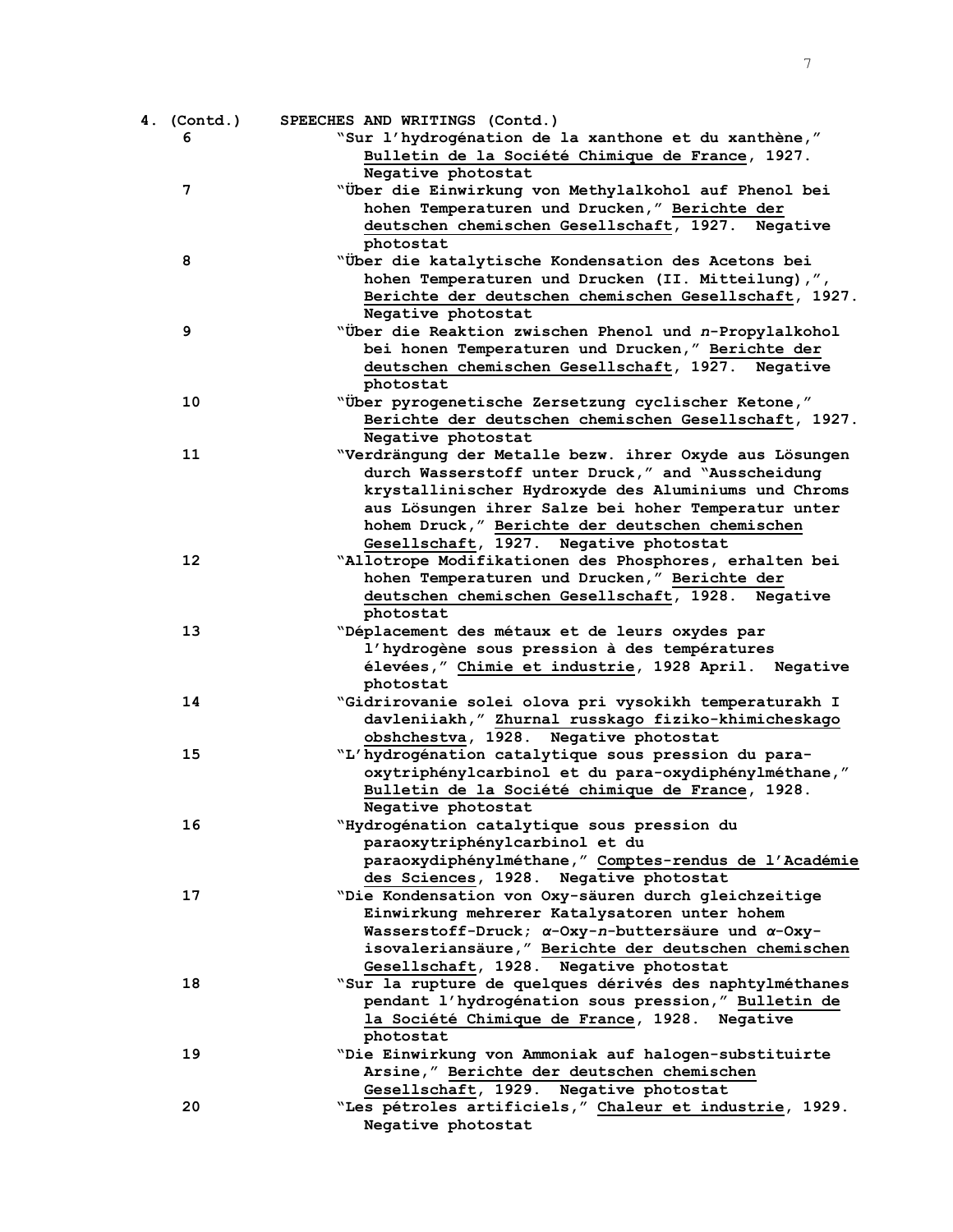| 4. (Contd.) | SPEECHES AND WRITINGS (Contd.)                                                                |
|-------------|-----------------------------------------------------------------------------------------------|
| 21          | "Pyrogenetische Zersetzung aromatischer Verbindungen                                          |
|             | unter Wasserstoff-Druck bei Gegenwart eines                                                   |
|             | gemischten Katalysators (II. Mitteilung)," Berichte                                           |
|             | der deutschen chemischen Gesellschaft, 1929.                                                  |
|             | Negative photostat                                                                            |
| 22          | "Recherches sur les combustibles liquides," Chimie et                                         |
|             | industrie, 1929. Negative photostat                                                           |
| 23          | "Verdrängung von Kupfer aus neutralen und sauren                                              |
|             | Kupfersulfat-Lösungen durch Wasserstoff unter Druck,"                                         |
|             | Berichte der deutschen chemischen Gesellschaft, 1929.                                         |
|             | Negative photostat                                                                            |
| 24          | "Über Hydrierung und Zerfall von silicium-organischen                                         |
|             | Verbindungen bei hohen Temperaturen und Drucken                                               |
|             | (Vorläfige Mitteilung), " Berichte der deutschen                                              |
|             | chemischen Gesellschaft, 1929. Negative photostat                                             |
| 25          | "Über pyrogenetische Zersetzung von Holzteer in                                               |
|             | Gegenwart von Wasserstoff und unter Druck," Berichte                                          |
|             | der deutschen chemischen Gesellschaft, 1929.                                                  |
|             | Negative photostat                                                                            |
| 26          | "Verdrängung von Metallen und ihren Oxyden durch                                              |
|             | Wasserstoff unter Druck bei hohen Temperaturen,"                                              |
|             | Berichte der deutschen chemischen Gesellschaft, 1929.                                         |
|             | Negative photostat. Includes "Einwirkung von                                                  |
|             | Wasserstoff bei hohen Drucken und Temperaturen auf                                            |
|             | Lösungen von Rutheniumsalzen" (ibid.)                                                         |
| 27          | "Cracken der Urteers aus einer Kohle des Donez-Reviers                                        |
|             | unter Wasserstoff-Druck," Berichte der deutschen                                              |
|             | chemischen Gesellschaft, 1930. Negative photostat                                             |
| 28          | "Druck-Erhitzung von Naphthensäuren," Berichte der                                            |
|             | deutschen chemischen Gesellschaft, 1930. Negative                                             |
|             | photostat                                                                                     |
| 29          | "Einwirkung von Wasserstoff auf metallorganische                                              |
|             | Verbindungen unter hohen Druck," Berichte der                                                 |
|             | deutschen chemischen Gesellschaft, 1930. Negative                                             |
|             | photostat                                                                                     |
| 30          | "Synthese des [α-Chlor-styryl]-dichlor-arsins," Berichte                                      |
|             |                                                                                               |
|             | der deutschen chemischen Gesellschaft, 1930.                                                  |
| 31          | Negative photostat<br>"Die Verdrängung der Elemente der 5. Gruppe aus ihren                   |
|             | Phenyl-Derivaten durch Wasserstoff," Berichte der                                             |
|             | deutschen chemischen Gesellschaft, 1930.                                                      |
|             | Negative<br>photostat                                                                         |
| 32          | "Verdrängung der Metalle aus den Lösungen ihrer Salze                                         |
|             |                                                                                               |
|             | durch Wasserstoff unter hohen Temperaturen und<br>Drucken," Berichte der deutschen chemischen |
|             | Gesellschaft, 1930. Negative photostat. Includes                                              |
|             | "Verdrängung des Arsens aus seinen Salzun durch                                               |
|             | Wasserstoff" (ibid.)                                                                          |
|             |                                                                                               |
| 33          | "Verdrängung von Metallen und ihren Oxyden aus den                                            |
|             | Lösungen ihrer Salze durch Wasserstoff bei hohen                                              |
|             | Temperaturen und Drucken," Berichte der deutschen                                             |
|             | chemischen Gesellschaft, 1930. Negative photostat.                                            |
|             | Includes "Die Einwirkung des Wasserstoffs auf                                                 |
|             | Metallnitrate" (ibid.)                                                                        |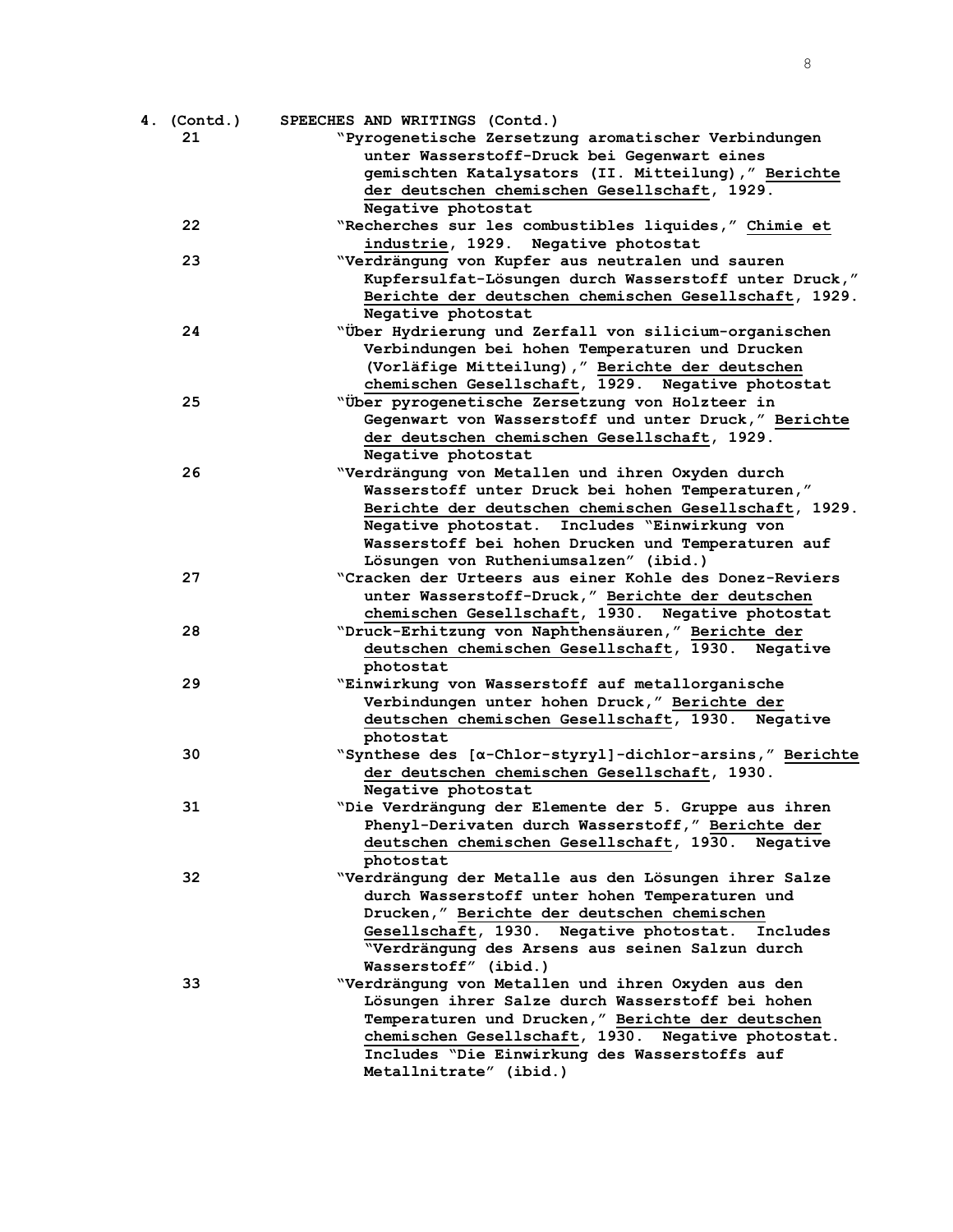|    | 4. (Contd.)  | SPEECHES AND WRITINGS (Contd.)                                                    |
|----|--------------|-----------------------------------------------------------------------------------|
|    | 34           | "Elektroliz vody pod davleniem," 15-oi godovshchine                               |
|    |              | oktiabria, 1932. Printed copy. Article officially                                 |
|    |              | authored by V. V. Shishkin, but autograph of Ipatieff                             |
|    |              | opens possibility of his authorship (at least                                     |
|    |              | jointly). Also includes two articles by Ipatieff's                                |
|    |              | son, Vladimir Vladimirovich                                                       |
|    | 35           | "Gidrogenizatsiia pri vysokikh temperaturakh i                                    |
|    |              | davleniiakh, " 1935 January 2. Typescript                                         |
|    | 36           | "Phosphoric Acid as the Catalyst for Alkylation of                                |
|    |              | Aromatic Hydrocarbons," Industrial and Engineering                                |
|    |              | Chemistry, 1936 February. Printed copy.<br>Includes                               |
|    |              | "Phosphoric Acid as a Catalyst for the Destructive                                |
|    |              | Alkylation of Hydrocarbons," The Journal of the                                   |
|    |              | American Chemical Society, 1936. Printed copy                                     |
|    | 37           | "The Problem of the Rational Utilization of Petroleum                             |
|    |              | and Petroleum Distillates," Oil and Gas Journal, 1936                             |
|    |              | November 11. Printed copy                                                         |
|    | 38           | "Catalysis - The Chemistry of the Future," The Chemical                           |
|    |              | Bulletin, 1937 December. Printed copy. Includes                                   |
|    |              | biographical information on Ipatieff later in same                                |
|    |              | issue                                                                             |
|    | 39           | "Nove katalitichke metode za sintezu ugliovodonika,"                              |
|    |              | Glasnik Khemiskog Drushtva Kralievine Jugoslavije,                                |
|    |              | 1938. Printed copy                                                                |
|    | 40           | "Catalytic Refining Methods," The Oil and Gas Journal,                            |
|    |              | 1939 March 30. Printed copy                                                       |
|    | 41           | "Opit za izuchavane aktivnost' ta na smieseni                                     |
|    |              | katalizatori i prilozhenie na emanatsionnata metoda,"                             |
|    |              | Khimiia i industriia, 1939 October. Printed copy                                  |
|    | 42           | "Aviation Gasoline by Polymerization and Alkylation of                            |
|    |              | Cracking Gases," Chemical and Engineering News, 1942                              |
|    |              | November 10. Typescript and printed copy                                          |
|    | 43           | "Modern Science in Russia," Journal of Chemical                                   |
|    |              | Education, 1943 April. Printed copy                                               |
|    |              | Zhizn' odnogo khimika, 1945                                                       |
|    | 44           | Typescript (volume II only)                                                       |
|    |              |                                                                                   |
| 5. | 1            | Printed copy                                                                      |
|    | 2            | English edition, The Life of a Chemist, 1946.                                     |
|    |              | Printed copy                                                                      |
|    |              | Reviews. See OVERSIZE FILE/Scrapbooks                                             |
|    | 3            | "Moi vospominaniia ob otkrytii reaktsii vytiesneniia                              |
|    |              | metallov iz vodnykh rastvorov ikh solei vodorodom pod                             |
|    |              | davleniem i pri vysokoi temperaturie, " 1952 July 5.                              |
|    |              | Typescript                                                                        |
|    | 4            | Miscellany. Partial index to scientific articles                                  |
|    |              |                                                                                   |
| 6. |              | PATENTS, 1934-1947                                                                |
|    | 1            | 1934-1936                                                                         |
|    | $\mathbf{2}$ | 1937-1941                                                                         |
|    | 3            | 1942-1943                                                                         |
|    | 4            | 1944-1945                                                                         |
|    | 5            | 1946-1947                                                                         |
|    |              |                                                                                   |
| 7. | 1            | PHOTOGRAPHS, n.d. Two photographs - one of a sketch of a                          |
|    |              | catalytic tree modeled on Ipatieff's work, and the other of                       |
|    |              | the growth of metallic crystals. For photos of Ipatieff,<br>see BIOGRAPHICAL FILE |
|    |              |                                                                                   |